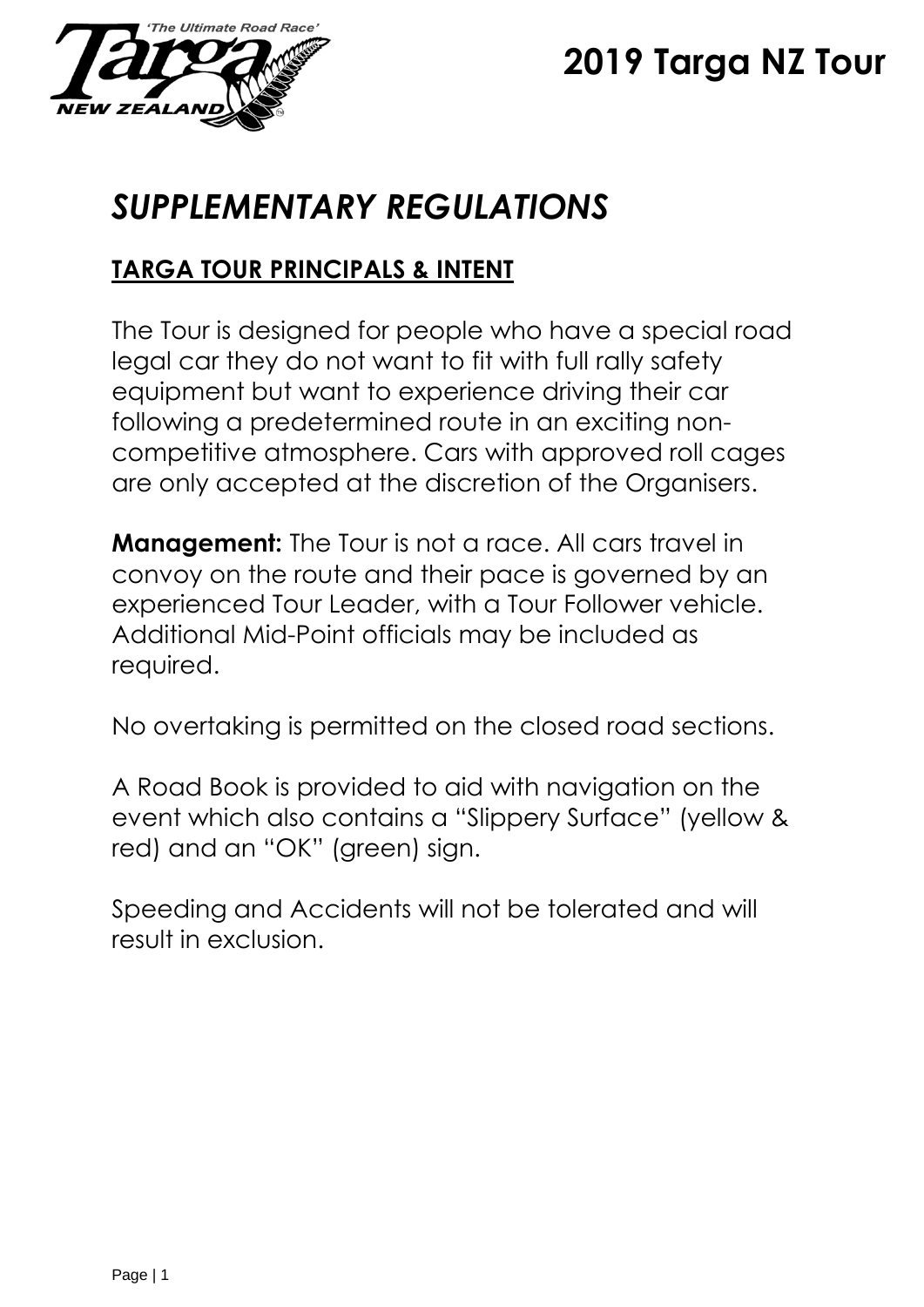

## **1. JURISDICTION**

This event will be a Tarmac Rally Touring Road Event known as 2019 Targa NZ Tour hereafter referred to as "the Event". The Event will be conducted under the National Competition Rules (NCRs) of the Australasian Auto-Sport Alliance Pty Ltd (AASA), these supplementary regulations, and any further regulations and bulletins which may be issued. By entering this event, you agree to comply with these regulations.

The AASA Permit Number is: **Tarmac Rally Tour TBA**

| <b>Clerk of the Course/Tour Manager</b>                                   | James Logan                             |  |  |
|---------------------------------------------------------------------------|-----------------------------------------|--|--|
| <b>Base Assistant</b>                                                     | Maureen O'Connor                        |  |  |
|                                                                           | Kylee Wilson                            |  |  |
| <b>Assistant Clerks of the Course</b>                                     | <b>Tom Grace</b>                        |  |  |
|                                                                           | Rob Berridge                            |  |  |
|                                                                           | Euen Burke                              |  |  |
| <b>Secretary of Event</b>                                                 | Raewyn Anderson (0212429095)            |  |  |
| <b>Scrutineer</b>                                                         | Peter Van Breugel                       |  |  |
| <b>Accident Investigator</b>                                              | Peter Van Breugel                       |  |  |
| <b>Chief Safety (STMS)</b>                                                | Warren Watts (STMS Level 1 - 40874)     |  |  |
| <b>Stewards</b>                                                           | Gordon Legge                            |  |  |
|                                                                           | <b>Bruce Robertson</b>                  |  |  |
| <b>Chief Medic</b>                                                        | Grant Hirst (0204 174 7093)             |  |  |
| <b>Judges of Fact</b>                                                     |                                         |  |  |
| <b>Headlights On</b>                                                      | Onsite Targa Officials                  |  |  |
| <b>Crew Identification</b>                                                | Onsite Targa Officials                  |  |  |
| <b>Corner Cutting</b>                                                     | Onsite Targa Officials                  |  |  |
| <b>Noise &amp; Servicing</b>                                              | Onsite Targa Officials                  |  |  |
| Overspeed                                                                 | CotC                                    |  |  |
|                                                                           | Peter Martin, Victoria Main, Naomi      |  |  |
| <b>Organising Committee</b>                                               | Barrow, Wayne Barnard, Trevor Carswell, |  |  |
|                                                                           | Raewyn Anderson, James Logan            |  |  |
| Address and contact phone for all matters pertaining to the 2019 Targa NZ |                                         |  |  |
| Tour are:                                                                 |                                         |  |  |
| Targa NZ, PO Box 499, Drury 2247<br>Ph: 09 298 8322                       |                                         |  |  |
| Fax: 09 298 8266                                                          |                                         |  |  |
| Email: info@targa.co.nz                                                   |                                         |  |  |
|                                                                           |                                         |  |  |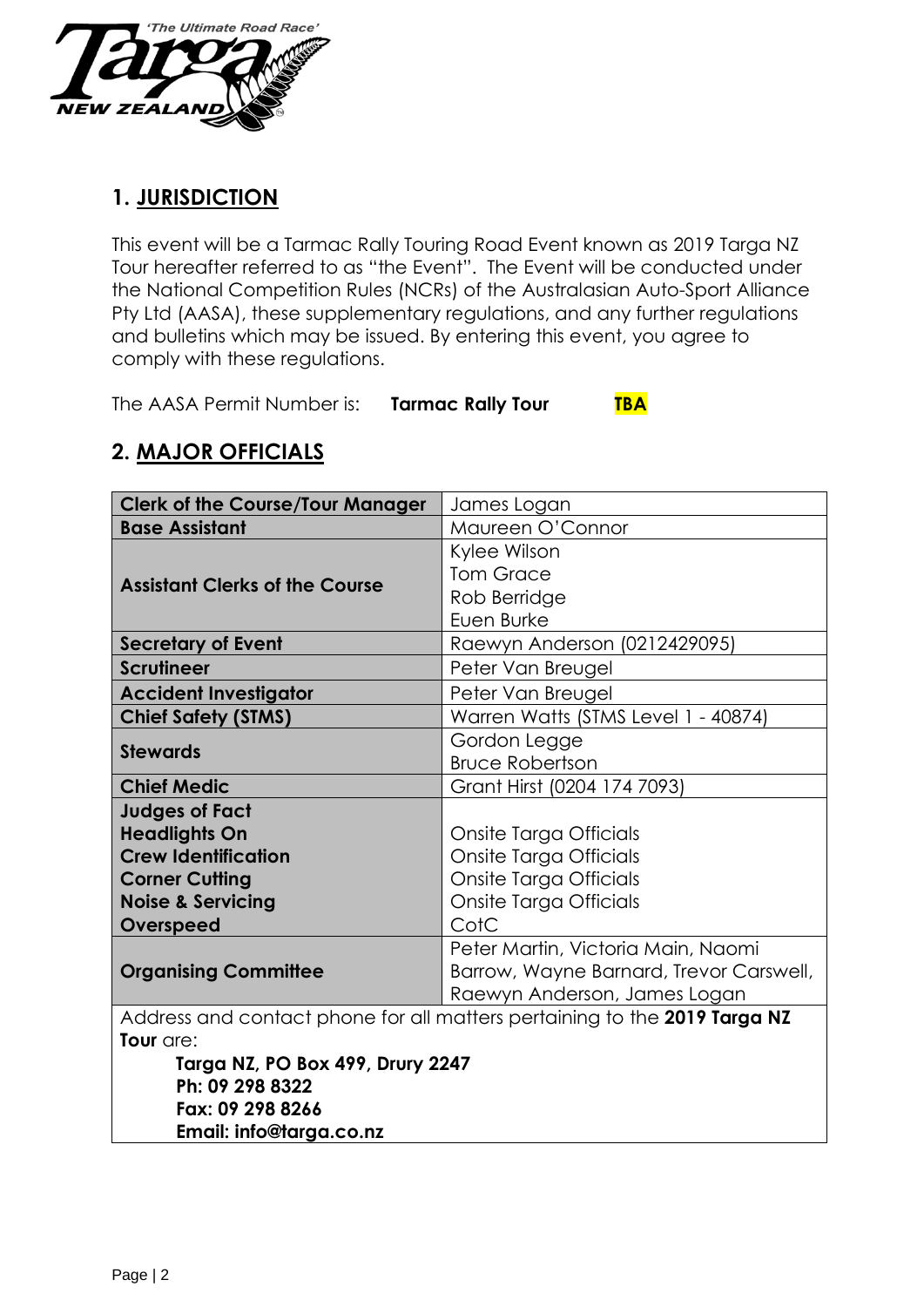

## **3. THE EVENT**

**The 2019 Targa NZ Tour is a Five (5) day Tarmac Tour event.**

**3.1 Venue:** 2019 Targa NZ Tour starts in **Taupo** and travels through the **Waikato, Taranaki, Hawkes Bay and Manawatu-Whanganui** districts and finishes in **Palmerston North**.

There are **31** stages in total. This is broken down to **6** stages for Leg 1, **4** stages on Leg 2, **8** stages on Leg 3, **6** stages on Leg 4 and **7** stages on Leg 5

Service stops are as follows:

Leg 1 - **Whakamaru, Wharepapa South, Otorohanga, Marokopa, Mokau & New Plymouth** 

Leg 2 - **Kaimata, Stratford, Whangamomona and New Plymouth** 

Leg 3 - **Weston, Okato, Stratford, Hawera and Whanganui** 

Leg 4 - **Waiouru, Taihape, Marton, Hunterville and Palmerston North** 

Leg 5 - **Mangatainoka and Dannevirke**

**3.2 Length:** Comprises of approx. **772.31km** of closed roads and **1197.87km** of touring.

**3.3 Leg One** – Tuesday 29<sup>th</sup> October: First Car starts from Taupo at 9am and finishes at 6pm in New Plymouth.

**3.4 Leg Two** – Wednesday 30<sup>th</sup> October: First Car starts from New Plymouth at 9:20am and finishes at 7pm in New Plymouth.

**3.5 Leg Three** – Thursday 31st October: First Car starts from New Plymouth at 9:20am and finishes at 6pm in Whanganui.

**3.6 Leg Four** – Friday 1st November: First Car starts from Whanganui at 9am and finishes at 6:15pm in Palmerston North.

**3.7 Leg Five** – Saturday 2<sup>nd</sup> November: First Car starts from Palmerston North at 9:50am and finishes at 6:40pm in Palmerston North.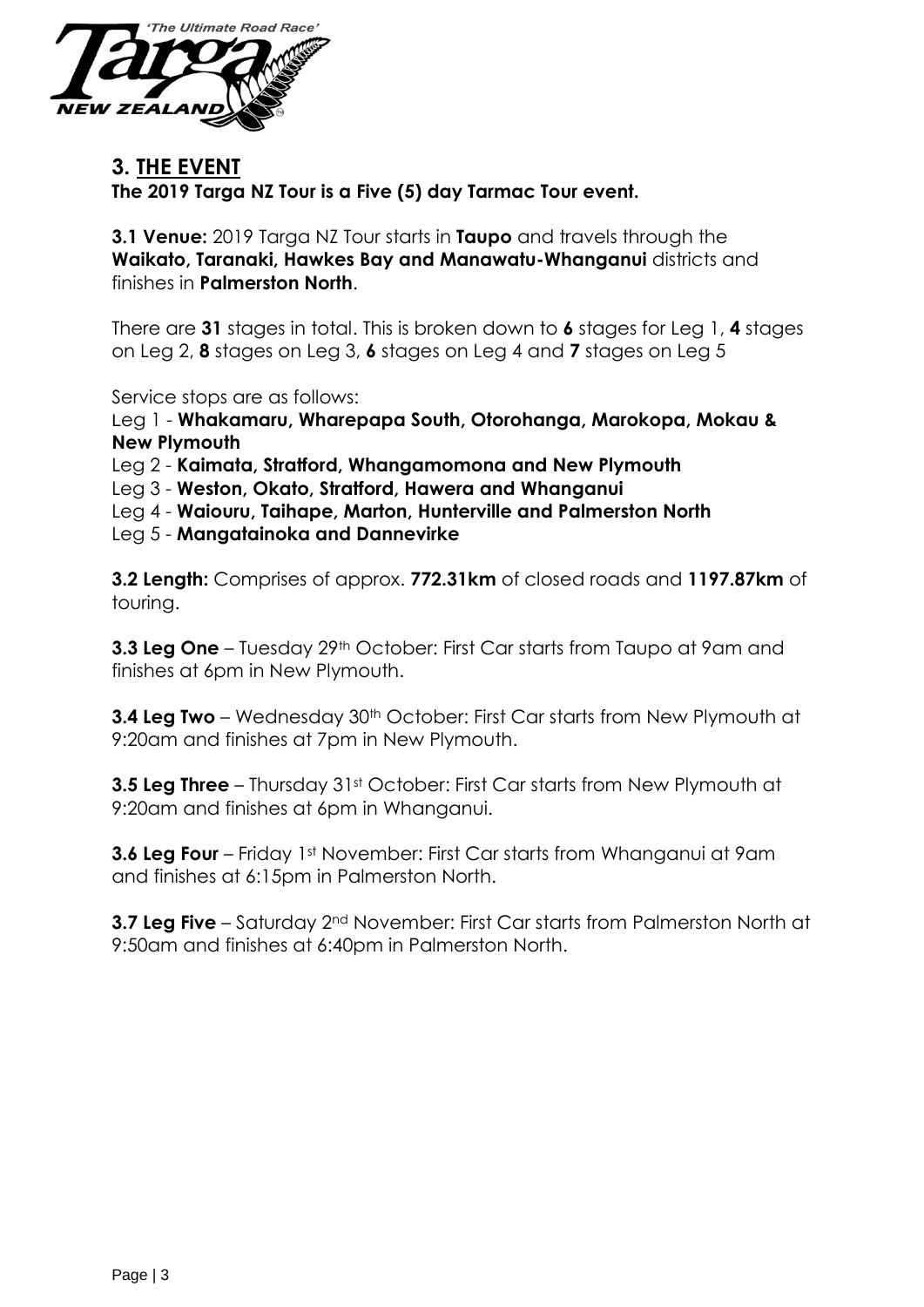

### **4.1 Entry Fees**

| Event | Super Early<br><b>Bird To</b><br>20/12/2018 | <b>Early Bird</b><br>16/12/2018<br>$-31/1/2019$ | Standard<br>$1/2/2019 -  $ After<br>$30/6/2019$   1/7/2019 | Late From | Medical<br>Levy | <b>TrackIt</b> |
|-------|---------------------------------------------|-------------------------------------------------|------------------------------------------------------------|-----------|-----------------|----------------|
| Tour  | \$3,990                                     | \$4,390                                         | \$4,790                                                    | \$4,990   | \$330           | \$100          |

All listed fees are plus GST. The compulsory Medical Levy and Trackit Fee are payable in addition to the Entry Fee.

## **4.2 Entry opening:**

Entries are open from the publication of these Supplementary Regulations and close at **5:00pm** on **Monday 28th October 2019.**

## **4.3 Entry Acceptance:**

Entries shall be made online via the website [www.targa.nz](http://www.targa.co.nz/) and to be deemed valid must be complete in all details and the appropriate fees paid. Acceptance will be at the Organising Committees' discretion. Organisers reserve the right to refuse any entry. Supplementary Regulations Part 2 (Acceptance of Entry) will be available by **Monday 14th October 2019**.

## **5. LICENCE REQUIREMENTS:**

Refer to the Standing Articles governing the 2019 Targa NZ Tour, Article 3.

## **6. VEHICLE COMPLIANCE:**

All vehicles shall at all times comply with and display the NZ NZTA warrant of fitness and registration requirements. Refer to the Standing Articles Governing the 2019 Targa NZ Tour, Article 6. Head lamps/driving lights must be on during the closed road sections.

**6.1** Targa Tour vehicles will be divided into the following categories: **Open Class Tour Limited Class Tour** Refer to section 5 of the Tour Standing Articles.

#### **7. TRACKIT:**

Trackit units shall be installed as per the Standing Articles Governing the 2019 Targa NZ Tour, Article 7.3. Trackit units are available for lease from the Targa office.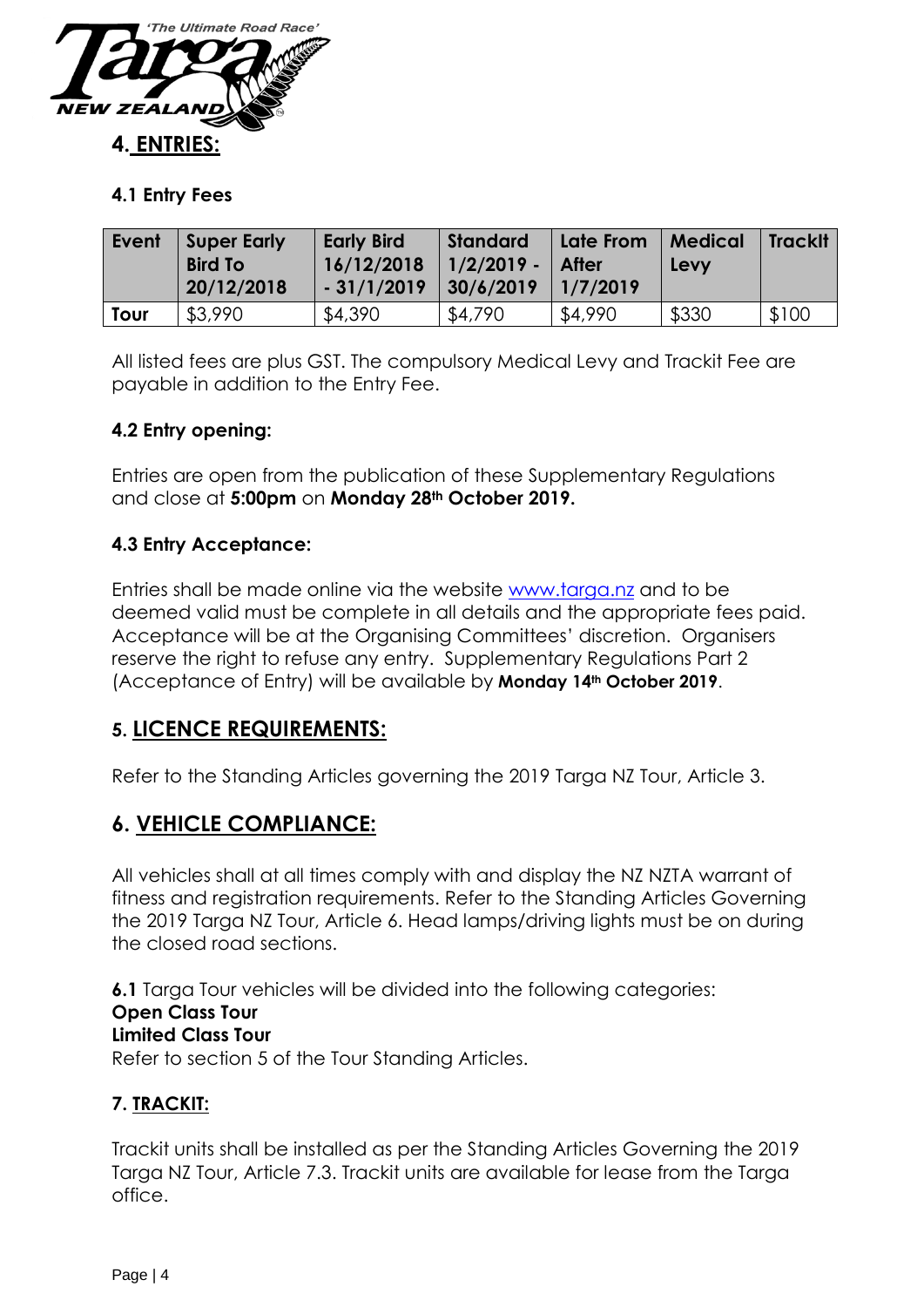

All vehicles shall have safety equipment as per the Standing Articles Governing the 2019 Targa NZ Tour, Article 7.2.

## **9. DAILY BRIEFINGS:**

These are compulsory and will be held every morning and evening by the Tour Leader. Failure to attend these briefings will result in exclusion from the event.

## **10. SAFETY AUDIT, DOCUMENTATION AND DRIVERS BRIEFING: 10.1 Safety Audit**:

**Date:** Monday 28<sup>th</sup> October 2019 **Time:** 9am – 1pm **Venue:** Great Lakes Centre, Taupo

#### **10.2 Documentation:**

| Date:         | Monday 28th October 2019  |
|---------------|---------------------------|
| Time:         | $9$ am – $1$ pm           |
| <b>Venue:</b> | Great Lakes Centre, Taupo |

You must complete the Safety Audit in the above time slot for the Tour unless arranged prior with the Event Secretary. You must take your form from documentation to scrutineering.

#### **10.3 Tour Drivers Briefing:**

Date: Monday 28<sup>th</sup> October 2019 **Time:** 2.30pm **Venue:** Great Lakes Centre, Taupo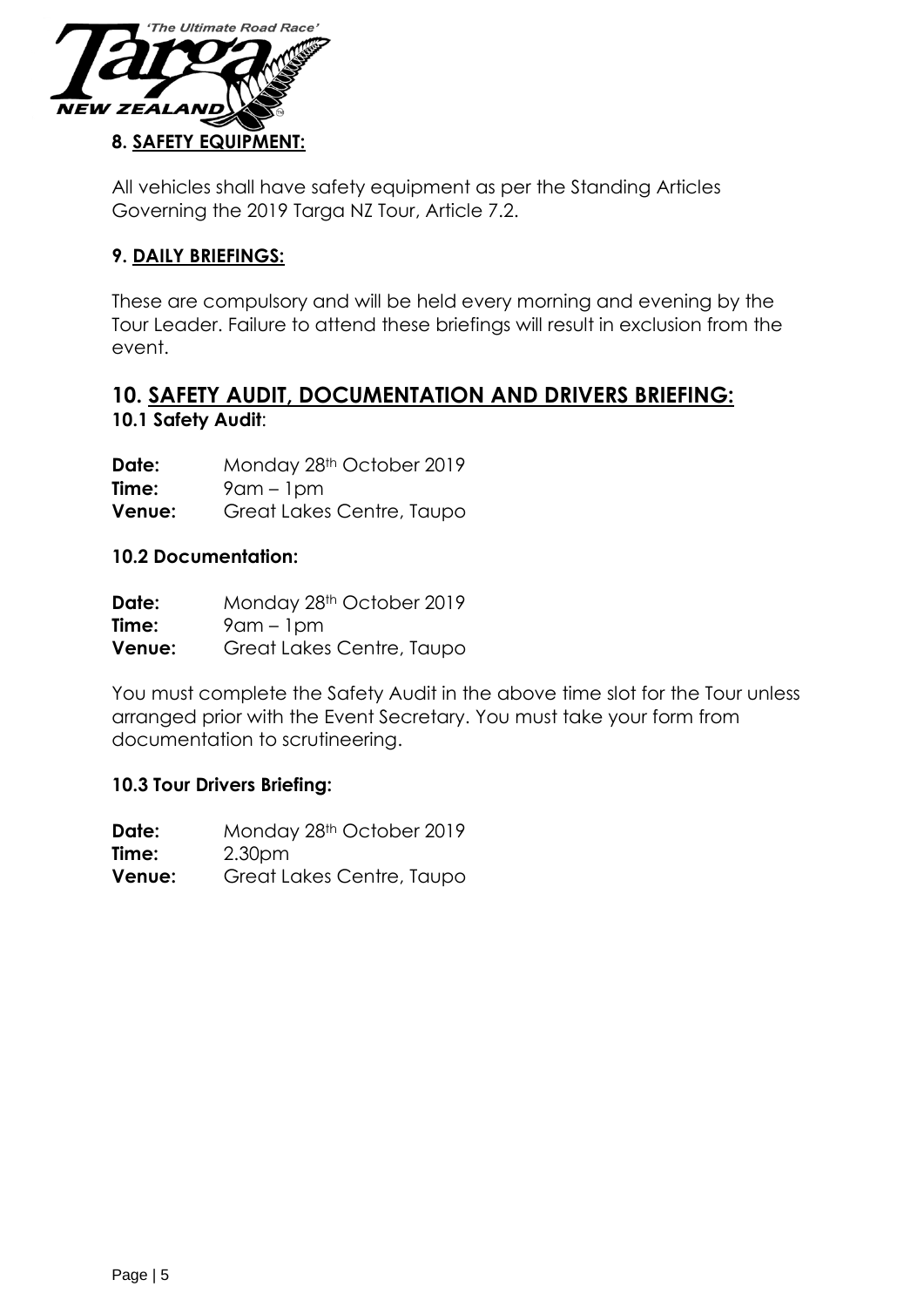

# **11. OFFICIAL BULLETINS:**

Official Bulletins may be issued in accordance with the provisions of the AASA Tarmac Regulations.

# **12. DAILY BRIEFING SCHEDULE & LOCATIONS**

| Briefings both Morning and Night are Compulsory. |                                   |  |  |  |  |
|--------------------------------------------------|-----------------------------------|--|--|--|--|
| Tuesday, 29th October                            |                                   |  |  |  |  |
| Start of Leg                                     | Great Lakes Centre, Taupo         |  |  |  |  |
| End of Leg                                       | City Centre Carpark, New Plymouth |  |  |  |  |
| Wednesday, 30th October                          |                                   |  |  |  |  |
| Start of Leg                                     | New Plymouth Wharf, New Plymouth  |  |  |  |  |
| End of Leg                                       | City Centre Carpark, New Plymouth |  |  |  |  |
| Thursday, 31st October                           |                                   |  |  |  |  |
| Start of Leg                                     | New Plymouth Wharf, New Plymouth  |  |  |  |  |
| End of Leg                                       | Whanganui War Memorial Centre     |  |  |  |  |
| Friday, 1 <sup>st</sup> November                 |                                   |  |  |  |  |
| Start of Leg                                     | Whanganui War Memorial Centre     |  |  |  |  |
| End of Leg                                       | The Square, Palmerston North      |  |  |  |  |
| Saturday, 2 <sup>nd</sup> November               |                                   |  |  |  |  |
| Start of Leg                                     | The Square, Palmerston North      |  |  |  |  |